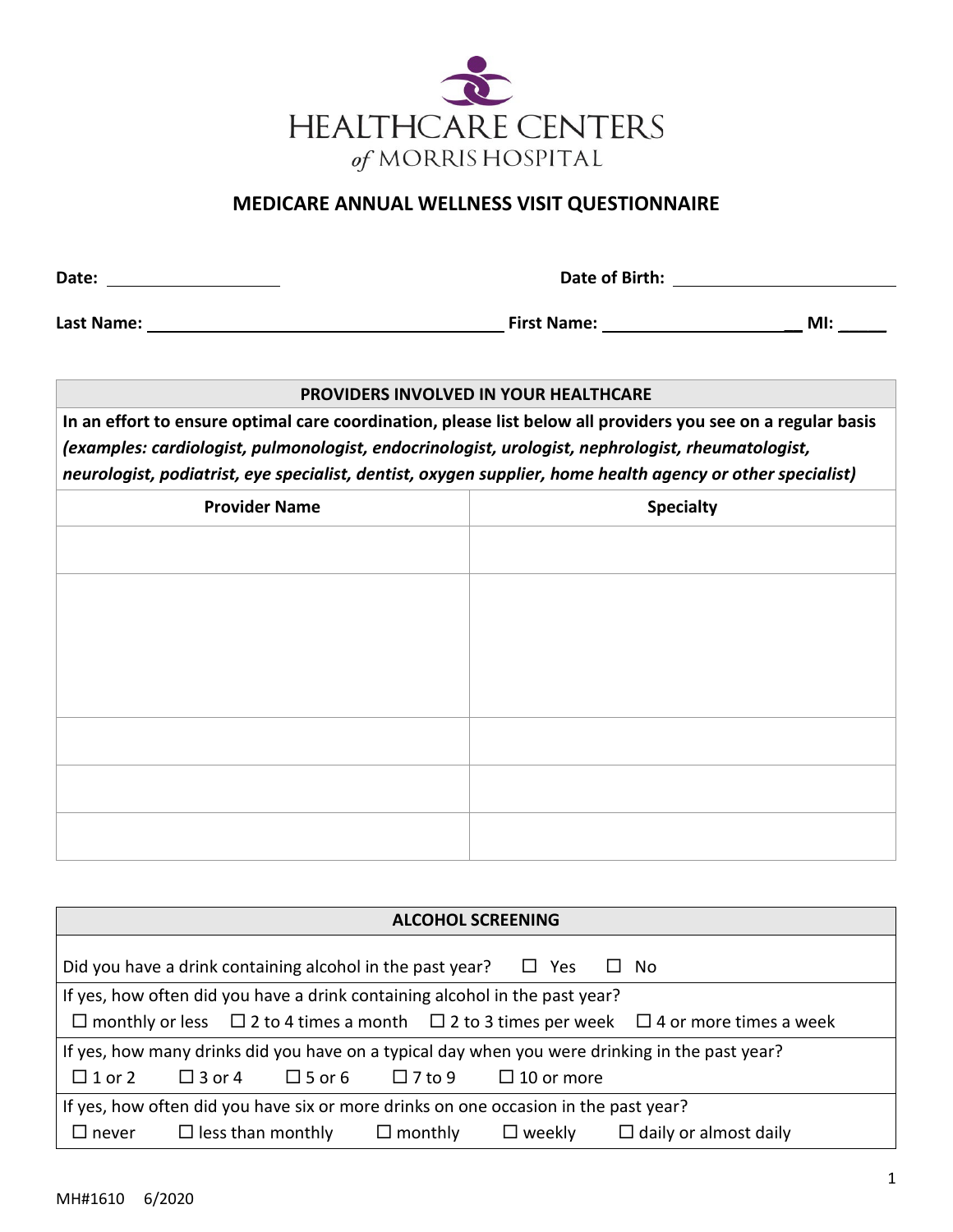| <b>DEPRESSION SCREENING (PHQ-9)</b>                                                      |             |              |                |        |  |
|------------------------------------------------------------------------------------------|-------------|--------------|----------------|--------|--|
| Over the last 2 weeks, how often have you been bothered                                  |             |              | More           | Nearly |  |
| by any of the following problems?                                                        |             | Several      | than half      | Every  |  |
| (Circle your answer to each question)                                                    | Not at all  | days         | the days       | day    |  |
| Little interest or pleasure in doing things                                              | 0           | 1            | 2              | 3      |  |
| Feeling down, depressed, or hopeless                                                     | 0           | 1            | $\overline{2}$ | 3      |  |
| Trouble falling or staying asleep, or sleeping too much                                  | 0           | 1            | $\overline{2}$ | 3      |  |
| Feeling tired or having little energy                                                    | 0           | $\mathbf{1}$ | $\overline{2}$ | 3      |  |
| Poor appetite or overeating                                                              | $\mathbf 0$ | $\mathbf{1}$ | 2              | 3      |  |
| Feeling bad about yourself --- or that you are a failure or                              | $\Omega$    | 1            | 2              | 3      |  |
| have let yourself or your family down                                                    |             |              |                |        |  |
| Trouble concentrating on things, such as reading the<br>newspaper or watching television | $\Omega$    | 1            | $\overline{2}$ | 3      |  |
| Moving or speaking so slowly that other people could have                                |             |              |                |        |  |
| noticed? Or the opposite --- being so fidgety or restless that                           | $\Omega$    | $\mathbf{1}$ | $\overline{2}$ | 3      |  |
| you have been moving around a lot more than usual                                        |             |              |                |        |  |
| Thoughts that you would be better off dead or of hurting                                 | 0           | 1            |                |        |  |
| yourself in some way                                                                     |             |              | $\overline{2}$ | 3      |  |
| Scoring                                                                                  |             |              |                |        |  |
|                                                                                          |             |              | = Total Score: |        |  |

If you checked off any problems, how difficult have these problems made it for you to do your work, take care of things at home, or get along with other people?

| Not difficult | Somewhat  | Very      | Extremely |  |
|---------------|-----------|-----------|-----------|--|
| at all        | difficult | difficult | difficult |  |
|               |           |           |           |  |

|                      |                                                                   | <b>TOBACCO SCREENING</b>       |                   |                             |                    |                                                                                                                                |
|----------------------|-------------------------------------------------------------------|--------------------------------|-------------------|-----------------------------|--------------------|--------------------------------------------------------------------------------------------------------------------------------|
| Are you a?           | $\Box$ Never smoker                                               | $\Box$ Former smoker           |                   | $\Box$ Current daily smoker |                    |                                                                                                                                |
|                      | $\Box$ Current some day smoker $\Box$ Chewing tobacco user        |                                |                   | $\Box$ E-cigarette user     |                    | $\Box$ Vapor use                                                                                                               |
|                      | If former smoker, how long has it been since you last smoked?     |                                |                   |                             |                    | $\Box$ < 1 month $\Box$ 1-3 months                                                                                             |
| $\square$ 3-6 months | $\Box$ 6-12 months                                                | $\Box$ 1-5 years               | $\Box$ 5-10 years |                             | $\Box$ 10-15 years | $\square$ >15 years                                                                                                            |
|                      | How old were you when you started smoking?                        |                                |                   |                             |                    |                                                                                                                                |
|                      |                                                                   |                                |                   |                             |                    | If current daily smoker, how many cigarettes per day? $\Box$ 5 or less $\Box$ 6-10 $\Box$ 11-20 $\Box$ 21-30 $\Box$ 31 or more |
|                      | If current daily smoker, how soon after you wake up do you smoke? |                                |                   |                             |                    |                                                                                                                                |
| $\Box$ within 5 min  | $\Box$ 6-30 min                                                   | $\square$ 31-60 min            |                   | $\Box$ after 60 min         |                    |                                                                                                                                |
|                      | If current daily smoker, are you interested in quitting?          |                                |                   |                             |                    |                                                                                                                                |
| $\Box$ Ready to quit |                                                                   | $\Box$ Thinking about quitting |                   | $\Box$ Not ready to quit    |                    |                                                                                                                                |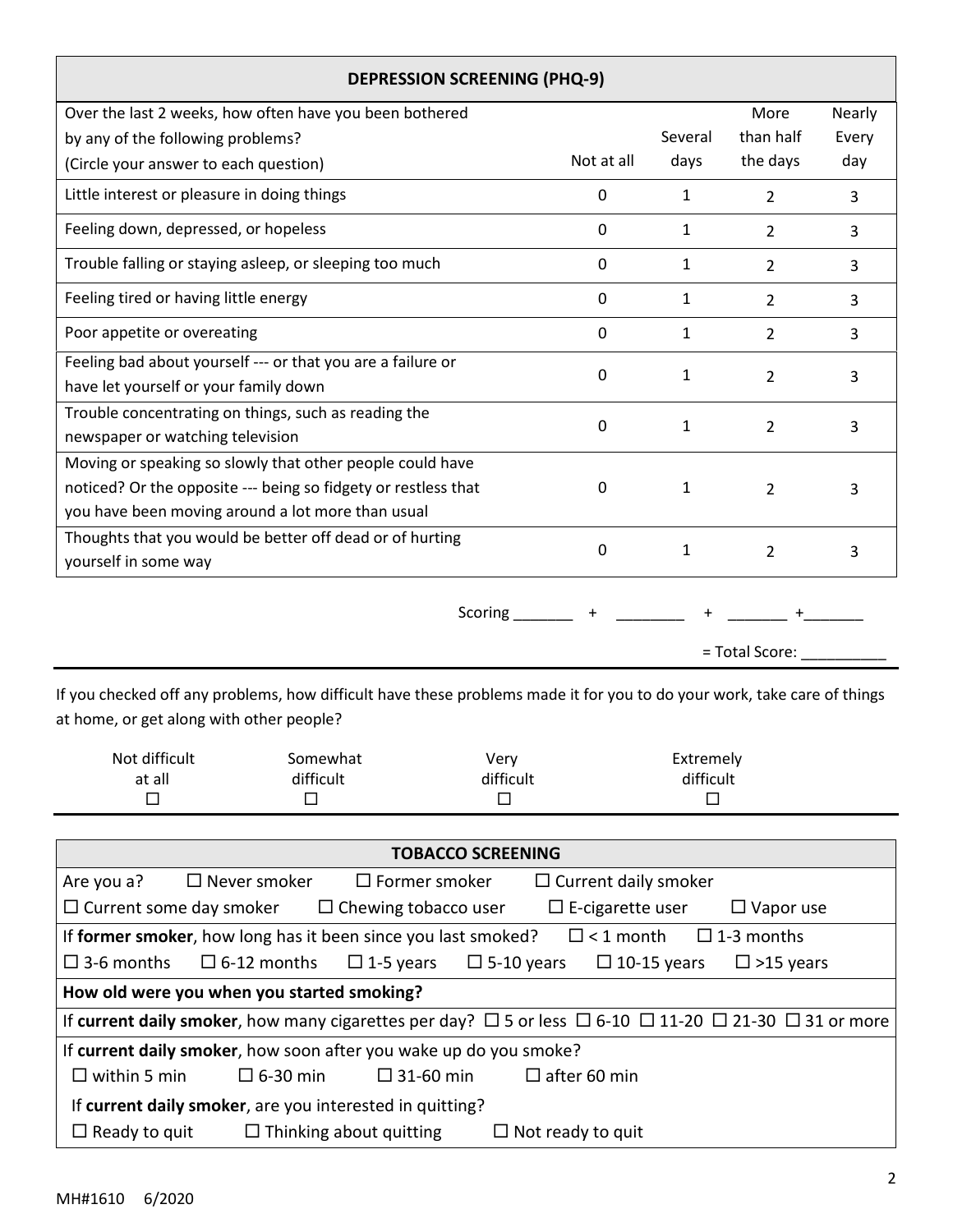| <b>HEARING SCREEN</b>                                                                    |            |      |
|------------------------------------------------------------------------------------------|------------|------|
| Do you find it difficult to follow a conversation in a noisy restaurant or crowded room? | YesI       | No   |
| Do you sometimes feel that people are mumbling or not speaking clearly?                  | Yes $\Box$ | No   |
| Do you experience difficulty following dialogue in the theater or while watching TV?     | Yes $\Box$ | No   |
| Do you find yourself asking people to speak up or repeat themselves?                     | Yes $\Box$ | . No |
| Do you sometimes have difficulty understanding speech on the telephone?                  | Yes $\Box$ | No   |
| Do you experience ringing or noises in your ears?                                        | Yes $\Box$ | No   |
| Do you hear better with one ear than the other?                                          | Yes Il     | Νo   |

| <b>FUNCTION SCREEN</b>                                                            |                          |
|-----------------------------------------------------------------------------------|--------------------------|
| Do you need helping feeding yourself?                                             | Yes $\Box$<br>No<br>I I  |
| Do you need help getting from bed to chair?                                       | Yes $\Box$<br>No         |
| Do you need help getting to the toilet?                                           | No<br>Yes I⊥             |
| Do you need help getting dressed?                                                 | Yes $\Box$<br>No<br>I I  |
| Do you need help bathing or showering?                                            | Yes $\Box$<br>No<br>ப    |
| Do you need help walking across the room (includes using cane or walker)?         | Yes $\Box$<br>No         |
| Do you need help using the telephone?                                             | Yes $\Box$<br>No<br>I I  |
| Do you need help taking your medicines?                                           | Yes $\Box$<br>No<br>I I  |
| Do you need help preparing meals?                                                 | Yes $\square$<br>No<br>ப |
| Do you need help managing money (like keeping track of expenses or paying bills)? | Yes $\Box$<br>No         |
| Do you need help shopping?                                                        | Yes $\Box$<br>No<br>ப    |
| Do you need help with transportation?                                             | Yes $\Box$<br>No         |
| Do you need help climbing a flight of stairs?                                     | Yes<br>No                |

| <b>HOME SAFETY SCREEN</b>                                          |        |    |
|--------------------------------------------------------------------|--------|----|
| Do you have easy access to a phone at home?                        | Yes IL | No |
| Are emergency numbers easily accessible?                           | Yes Il | No |
| Do you have functioning smoke/carbon monoxide alarms in your home? | Yes Il | No |
| Do you have non-slip surface and grab bars in bath/shower?         | Yes II | No |
| If you climb stairs at home, are there secure railing?             | Yes    |    |